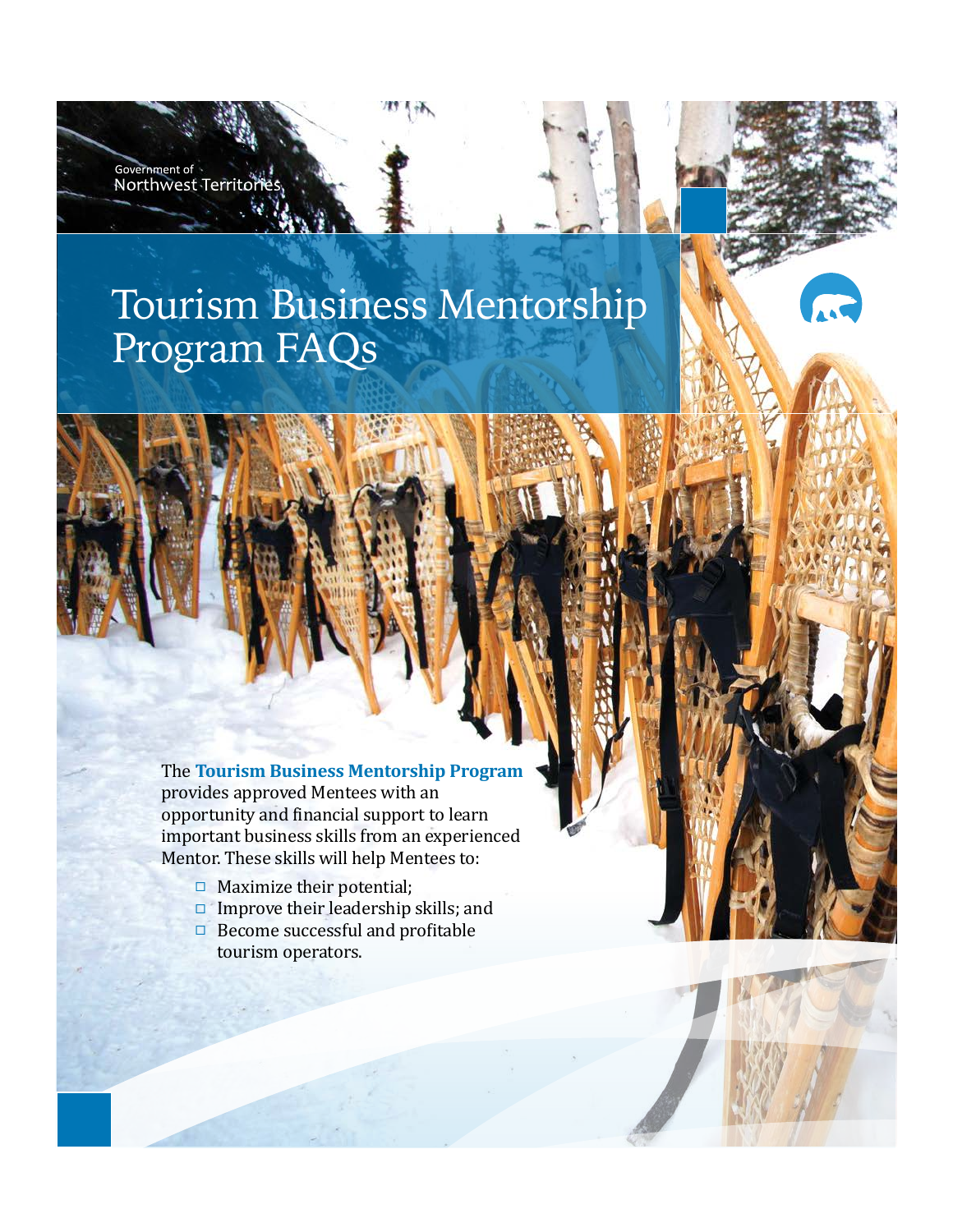#### **What is mentorship?**

Mentorship is when an experienced person in a business **(Mentor)** helps a person with less experience in that field of business **(Mentee)**. Together, they work to discuss, evaluate and solve identified business issues.

### **What is the difference between a Mentor and a consultant?**

Simply, a consultant is somebody you pay to do the work for you. A Mentor is somebody who advises you on what work needs to be done and helps you learn how to do the work yourself.

# **How do I know if mentorship can help me?**

Because each business has specific needs, only you can answer this question.

A Mentor can:

- $\Box$  Help develop your business skills.
- $\Box$  Bring a fresh perspective to your business issues.
- $\Box$  Provide advice and encouragement to you.
- $\Box$  Listen to new business ideas and answer your questions.
- $\Box$  Help clarify business related problems.
- $\square$  Suggest alternative working methods.
- $\Box$  Develop solutions to help resolve important business issues.
- $\Box$  Help expand your professional networks and business relationships.

#### **How does the mentoring work?**

Once a Mentor and Mentee are partnered together, it is up to them to agree on a mutually convenient place and time to work together.

This may involve:

- $\Box$  Mentors visiting the Mentee's place of business.
- $\Box$  The use of technology (phone, email, Zoom, Skype,) so mentorship is not restricted by geography.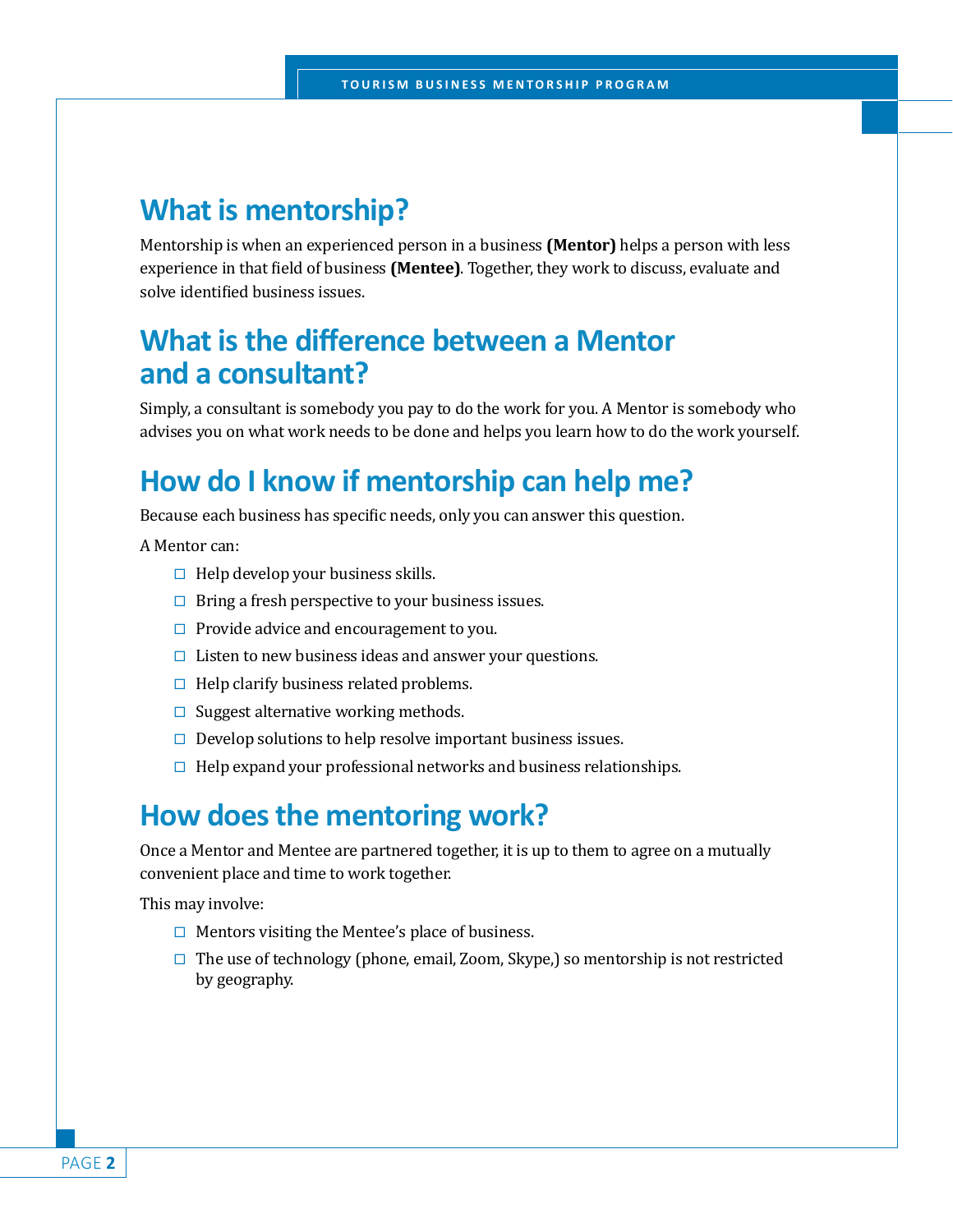# **How is this mentorship financially supported?**

#### **Option 1**

Funding will cover costs up to a maximum of \$5500 per person as per the agreement between Canadian Executive Services Organization (CESO) and Industry, Tourism and Investment (ITI).

#### **Option 2**

Funding will cover costs up to a maximum of \$2600 per person as per the agreement between Canadian Executive Services Organization (CESO) and Industry, Tourism and Investment (ITI).

# **Who can apply to be a Mentee of the Program?**

To be eligible for the program, tourism operators need to meet the following criteria:

- $\Box$  Must be a resident of the Northwest Territories (NWT).
- $\Box$  Must have a valid Tourism Operator License or be a business, collective or organization that is engaged in the NWT tourism sector.
- $\Box$  Must be legally entitled to be a business in the NWT.
- $\Box$  A business plan would be an asset.

# **How do I apply for the mentorship Program?**

Applying is easy. An application form can be picked up from any regional ITI office, or you can download it from the website: www.iti.gov.nt.ca/bmp.

Regional Tourism Development Officers are employees of the Department and are available to discuss your mentorship proposal, assist with your application and accept your completed application form for the Tourism Business Mentorship Program.

#### **How long does it take to be notified if my application is approved?**

CESO will contact successful applicants 4-6 weeks after the program deadline for applications.

#### **How are Mentors chosen for the Program?**

Mentors must meet the criteria and standards set by CESO.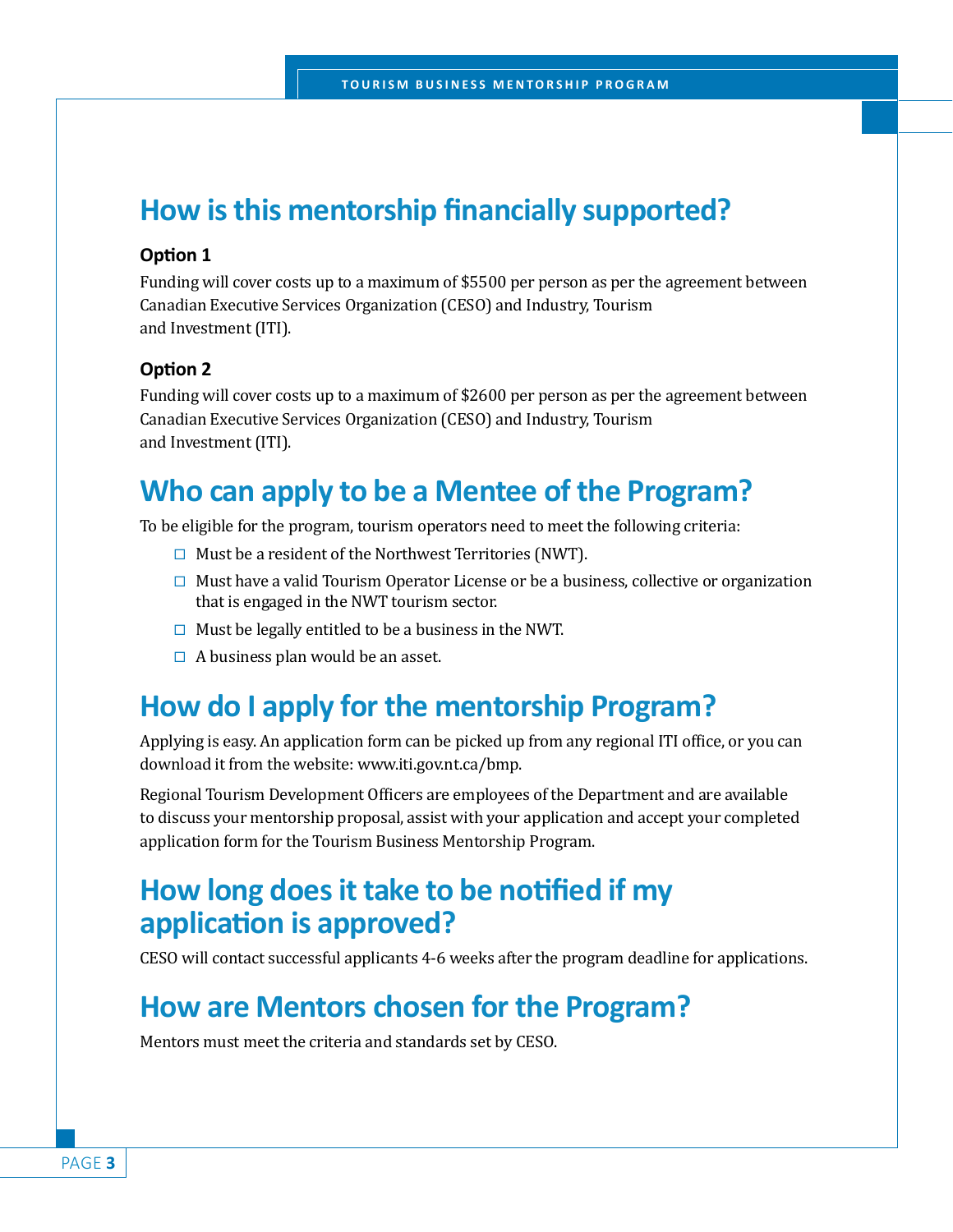#### **How do I get matched with a Mentor?**

Once Mentees are selected, their profiles will be sent to CESO and the recruitment process of a suitable Mentor will take place over a two-week period. CESO's recruitment team will present up to three potential candidates' resumes and letters of intent for each Mentee to consider. Mentees will then select a preferred Mentor and develop a work plan to be completed with the Mentor.

# **Who/What is CESO?**

The Canadian Executive Services Organization (CESO) is a Canadian registered charitable organization with programs across Canada and in over 20 countries, operating from offices in Toronto and Montreal and with volunteers from all across Canada. It is one of Canada's leading volunteer sending organizations, drawing on a roster of over 700 highly skilled Canadian Volunteer Advisors (VA) from both private and public sectors. For more information on CESO visit their website: **www.ceso-saco.com**

### **Who are the CESO Mentors?**

CESO Mentors are people who genuinely enjoy helping small businesses overcome hurdles to develop and prosper. CESO Mentors come from a wide variety of successful businesses. These might be people with experience owning and running a small business; working for and running organizations with strong links to small business; or possibly working for large organizations.

For more information on CESO visit their website: **www.ceso-saco.com**

# **Why did ITI choose CESO to provide Mentors for this program?**

Since 1967, CESO has successfully delivered more than 47,000 assignments in 80 percent of Indigenous communities in Canada and in over 122 countries around the world. CESO has worked in partnership with the Government of Nunavut for over 14 years and continues to earn strong and favorable recognition for the sustainable and meaningful contributions it makes to building human and organizational capacity in communities, businesses and other organizations. The partnership will give NWT tourism businesses access to CESO's experienced business mentors. For more information on CESO visit their website: **www.ceso-saco.com**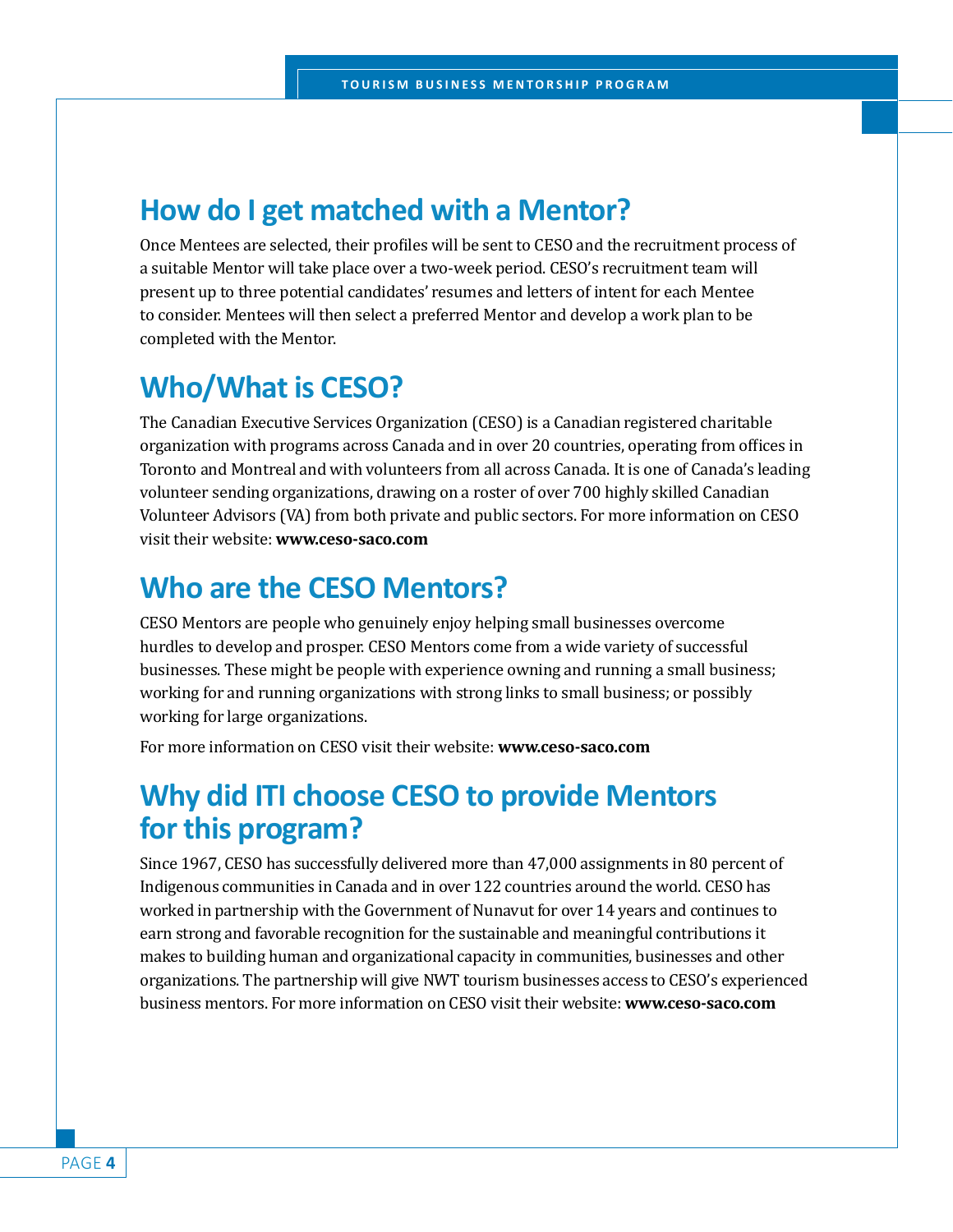#### **How confidential are my sessions with a Mentor?**

Mentoring will touch on very confidential and sometimes personal issues. It is therefore essential that the working relationship between Mentor and Mentee be kept confidential.

# **What is my involvement and commitment to the mentoring process?**

Each mentoring session should result in a set of action items that you (the Mentee) and the Mentor decide upon. As part of the process of building your business and addressing business related issues, it will be your responsibility to work on these action items. These action items will be reviewed and refined during the course of the mentoring process.

# **What is my time commitment as a Mentee?**

Each mentee will receive 49 hours of virtual mentorship on a schedule developed to suit their availability. Together with your Mentor, you will determine the time commitment based on your specific needs. At the beginning of the mentorship, you and your Mentor will develop a work plan outlining the time frames and what you would like to accomplish. It is important to engage in consistent communication with your Mentor in order to work toward your identified business goals.

# **What topics are covered during my mentoring sessions?**

As the Mentee, you will select a topic during the application stage and put it on your application form. The topic should be specific to your business goals. When you start the mentorship, your chosen topic will be identified with your Mentor and help guide your future sessions.

# **Do I need to do any preparation prior to the first mentoring session?**

The more information you can give your Mentor before or during your first session the better. This will speed up the time taken to understand your business and issues. Some of the subjects that the Mentor will be interested to learn about would include your financial position, opportunities and ideas, any challenges that you face, and an overview of what service or product you provide to the tourism industry.